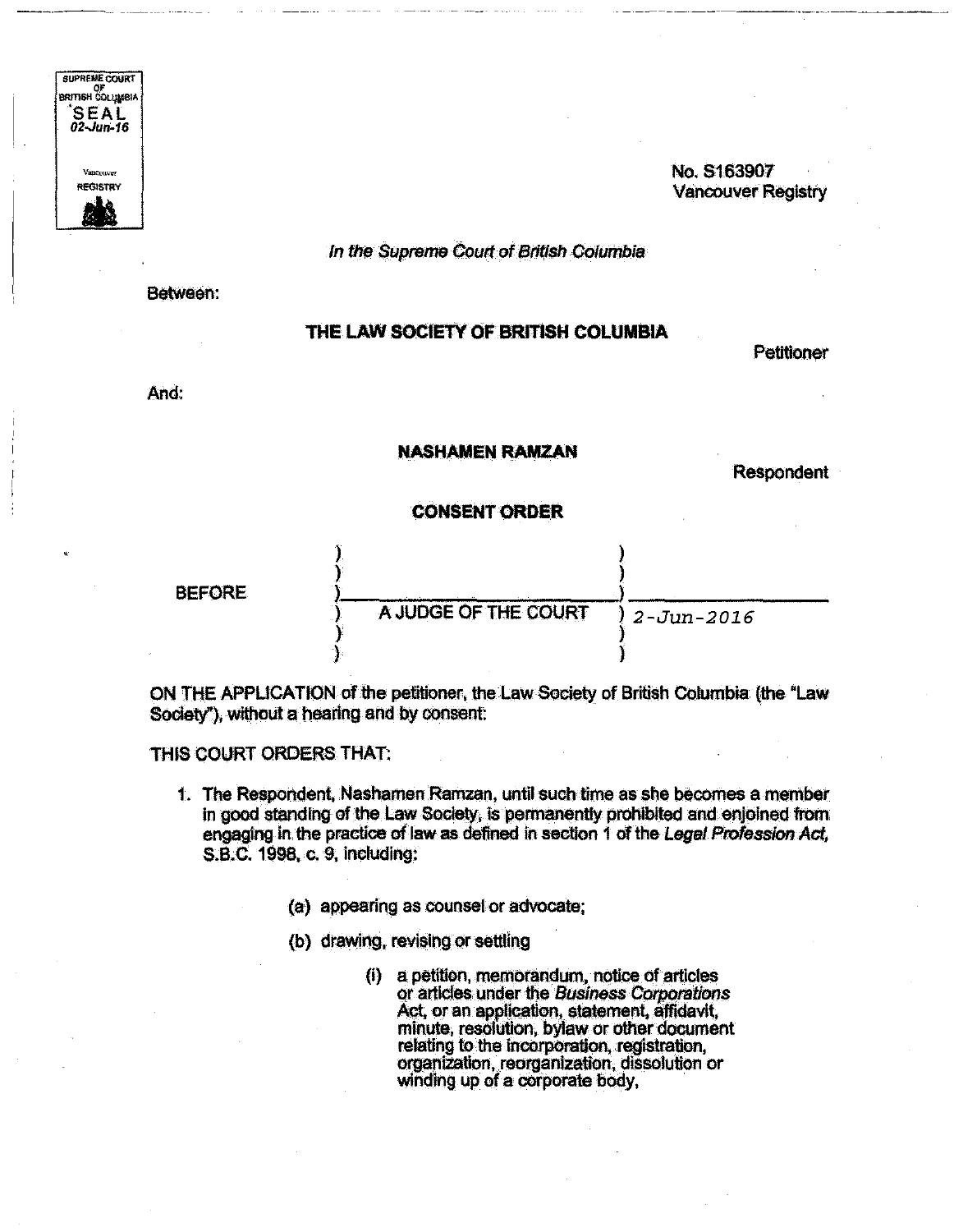- (ii) a document for use In a proceeding, judicial or extrajudicial,
- (iii) a will, deed of settlement, trust deed, power of attorney or a document relating to a probate or a grant of administration or the estate of a deceased person,
- (iv) a document relating in any way to a proceeding under a statute of Canada or British Columbia, or
- (v) an instrument relating to real or personal estata that is intended, permitted or required to be registered, recorded or filed in a registry or other public office,
- (c) doing an act or negotiating in any way for the settlement of, or settling, a claim or demand for damages,
- (d) agreeing to place at the disposal of another person the services of a lawyer,
- (e) giving legal advice,
- (f) making an offer to do anything referred to in paragraphs  $(a)$  to  $(e)$ , and
- (g) making a representation that she is qualified or entitled to do anything referred to in paragraphs (a) to (e)

for or in the expectation of a fee, gain or reward, direct or indirect, from the person for whom the acts are performed.

- 2. Nashamen Ramzan, until such time as she becomes a member in good standing of the Law Society, is permanently prohibited and enjoined from:
	- a. representing herself as a lawyer, legal representative or in any other manner that connotes that she is qualified or entitled to engage in the practice of law; and
	- b. commencing, prosecuting or defending a proceeding in any court, regardless of whether she charges a fee, except as an individual party to a proceeding, acting without counsel, solely on her own behalf.